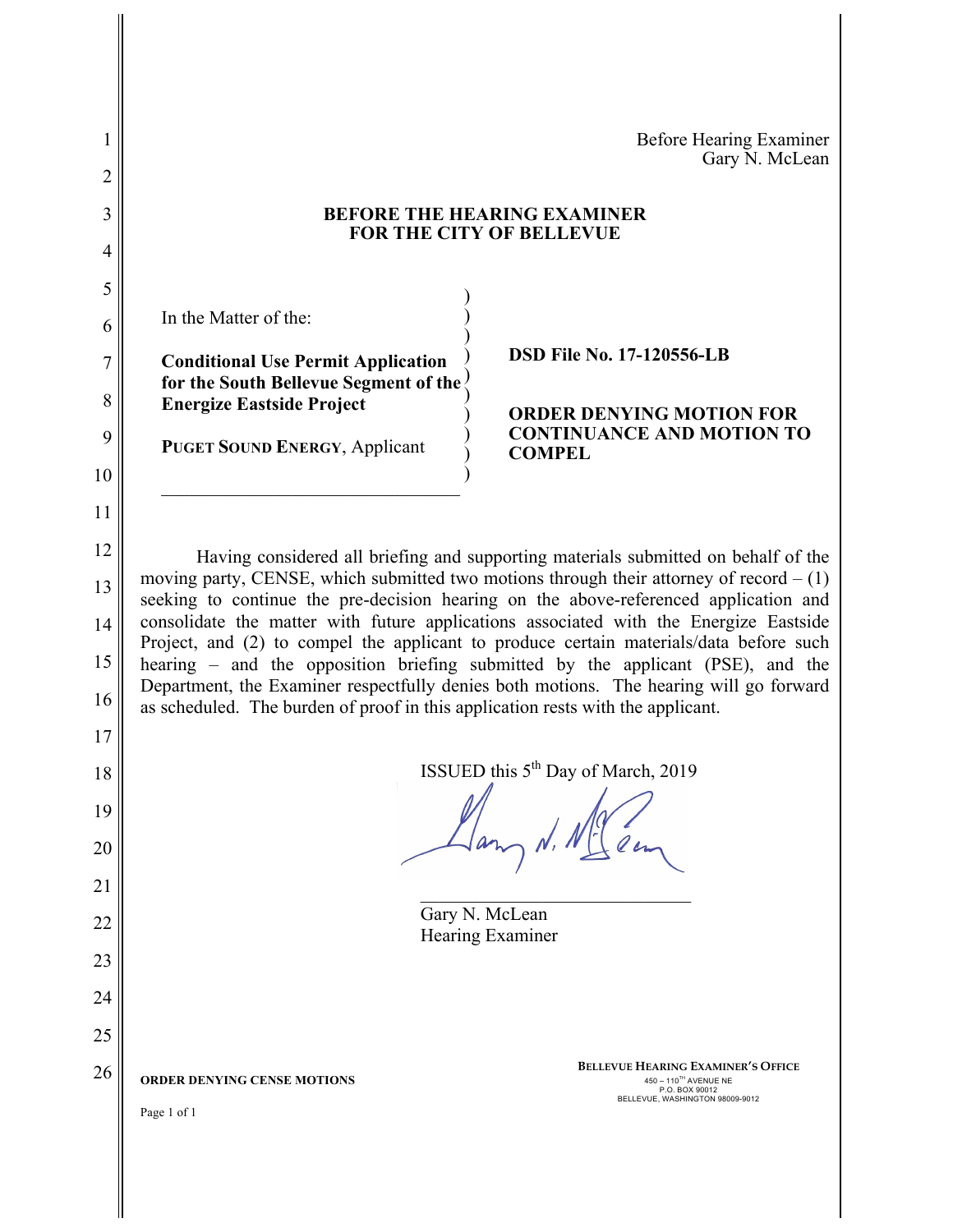## **AFFIDAVIT OF SERVICE**

**STATE OF WASHINGTON** 

) ss. **COUNTY OF KING**  $\lambda$ 

Karen Hohu, being first duly sworn upon oath, deposes and states:

 $\lambda$ 

In the Matter of *Energize Eastside CUP Application-South Bellevue Segment*, on the 5th day of March, 2019, I served a copy of:

## **ORDER DENYING MOTION FOR CONTINUANCE AND MOTION TO COMPEL**

**E BY ELECTRONIC SERVICE – EMAIL by electronically mailing a true and correct** copy thereof through the City of Bellevue's electronic mail system to the email address(es) set forth below:

MMcfarland@bellevuewa.gov sleverette@vnf.com rick@aramburu-eustis.com carol@aramburu-eustis.com  $ack@vnf.com$ 

CZakrzewski@bellevuewa.gov eanderson $@$ vnf.com LErnst@bellevuewa.gov agales@vnf.com KEC@vnf.com

I declare under penalty of perjury under the laws of the State of Washington that the foregoing is true and correct. Executed at Bellevue, Washington on this 5<sup>th</sup> day of March, 2019.

Yaren Horn

**Karen Hohu Hearing Examiner Program Coordinator**